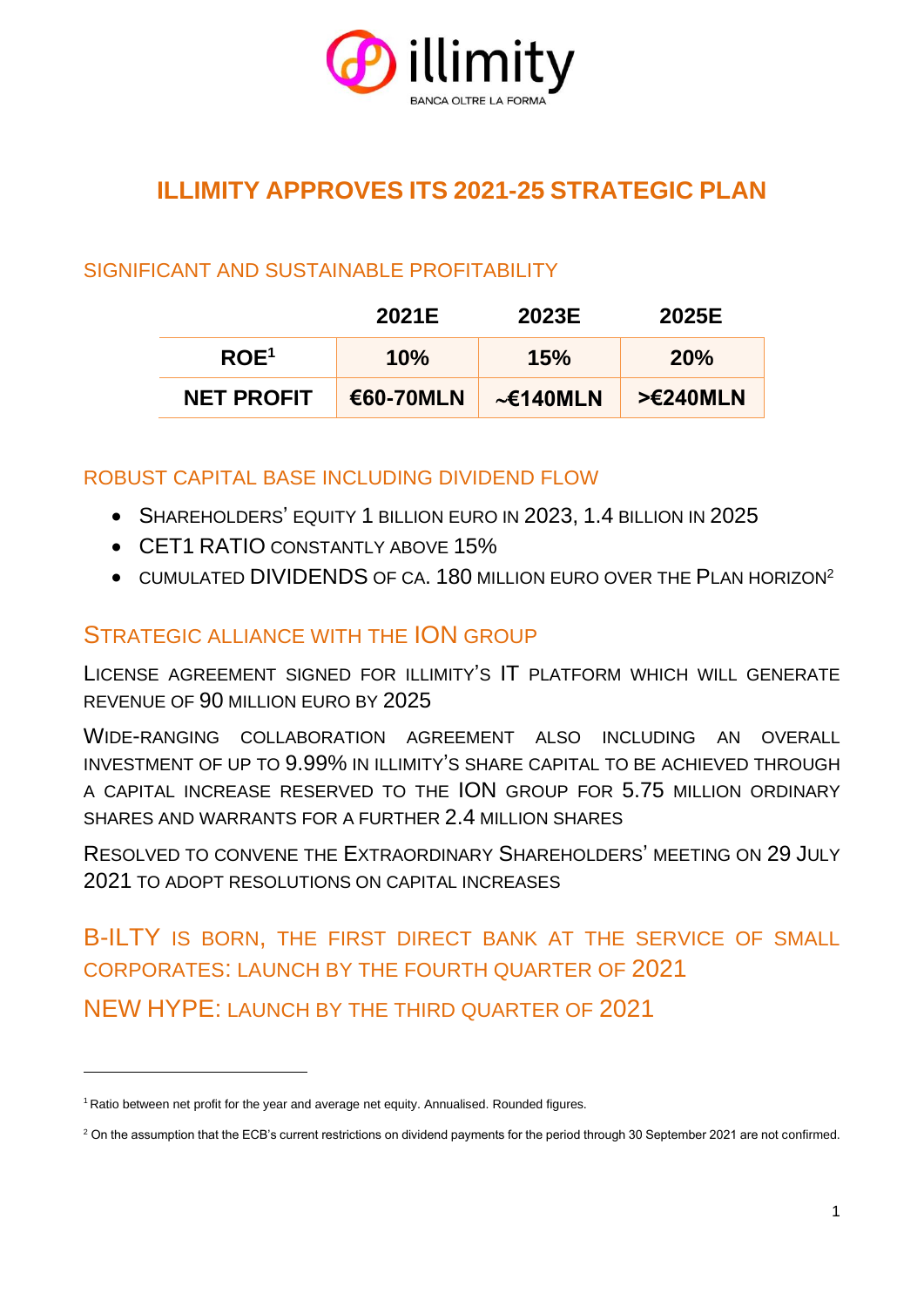

*Milan, 22 June 2021* – Chaired by Rosalba Casiraghi, the Board of Directors of illimity Bank S.p.A. ("**illimity**" or the "**Bank**") yesterday approved the illimity Group's 2021-25 Strategic Plan (the "**Plan**").

THE PLAN IS BASED ON THE SOLID RESULTS ACCOMPLISHED, FIRST AND FOREMOST THE ALREADY ACHIEVED RETURN ON EQUITY  $(\mathsf{ROE^3})$  of around  $8\%$  for the first QUARTER OF 2021 AND EXPECTED AT 10% FOR THE YEAR 2021 AS A WHOLE, WITH A FORECAST NET PROFIT OF BETWEEN 60 AND 70 MILLION EURO WHILE MAINTAINING A LOW RISK PROFILE AND A ROBUST CAPITAL BASE

The results achieved are based on a series of **strategic decisions** that have proved to be correct:

- illimity has **focussed on loans to SMEs and specifically in three segments of significant interest**:
	- **performing loans to corporates:** a **market worth 700 billion euro**<sup>4</sup> where in two years of activity, illimity has succeeded in becoming a reference player, disbursing corporate loans of around 1 billion euro and gaining a key position also in the Acquisition Finance sector;
	- **unlikely to pay** ("UTP") **corporate loans**: a rapidly growing market where **transactions of over 35 billion euro<sup>5</sup> are expected to take place between 2021 and 2025** and where illimity is already positioned as one of the leading operators;
	- **corporate NPLs**: a market where **transactions of over 140 billion euro<sup>6</sup> are forecast to take place between 2021 and 2025** and where illimity has already succeeded in becoming one of the largest private investors over the past two years.
- illimity has built up a **team of over 650 professionals** with significant expertise that is not always available in the banking sector. In fact, the illimiters come from over 200 different organisations. With 70% of illimiters coming from non-banking entities, particular importance has been given to experience in the various business sectors, with Tutors – experts in industries and districts – playing a central role in the SME investment and lending process;
- illimity has placed considerable focus on **technology** in all its sectors of activity, and among other things has developed proprietary software architecture with features unique of its kind: fully digital, modular, in cloud and therefore highly flexible and totally scalable, capable of continually integrating innovations and new fintech;
- illimity **has built ESG principles into its various activities from the very beginning** and has already achieved important goals with a strong commitment to going beyond, also by including qualitative and quantitative objectives in management's medium-long term incentive scheme:

<sup>&</sup>lt;sup>3</sup> Ratio between net profit for the year and average net equity, annualised.

<sup>4</sup> Bank of Italy figures – "Banks and financial institutions: loans and funding by sector and local area" – December 2020.

<sup>5</sup> <sup>6</sup> Source: Estimates based on various market sources (including, *inter alia*, the Bank of Italy and PwC). Estimates relate to the entire market of transactions in non-performing loans, as accurate projections for the SME segment alone are not available.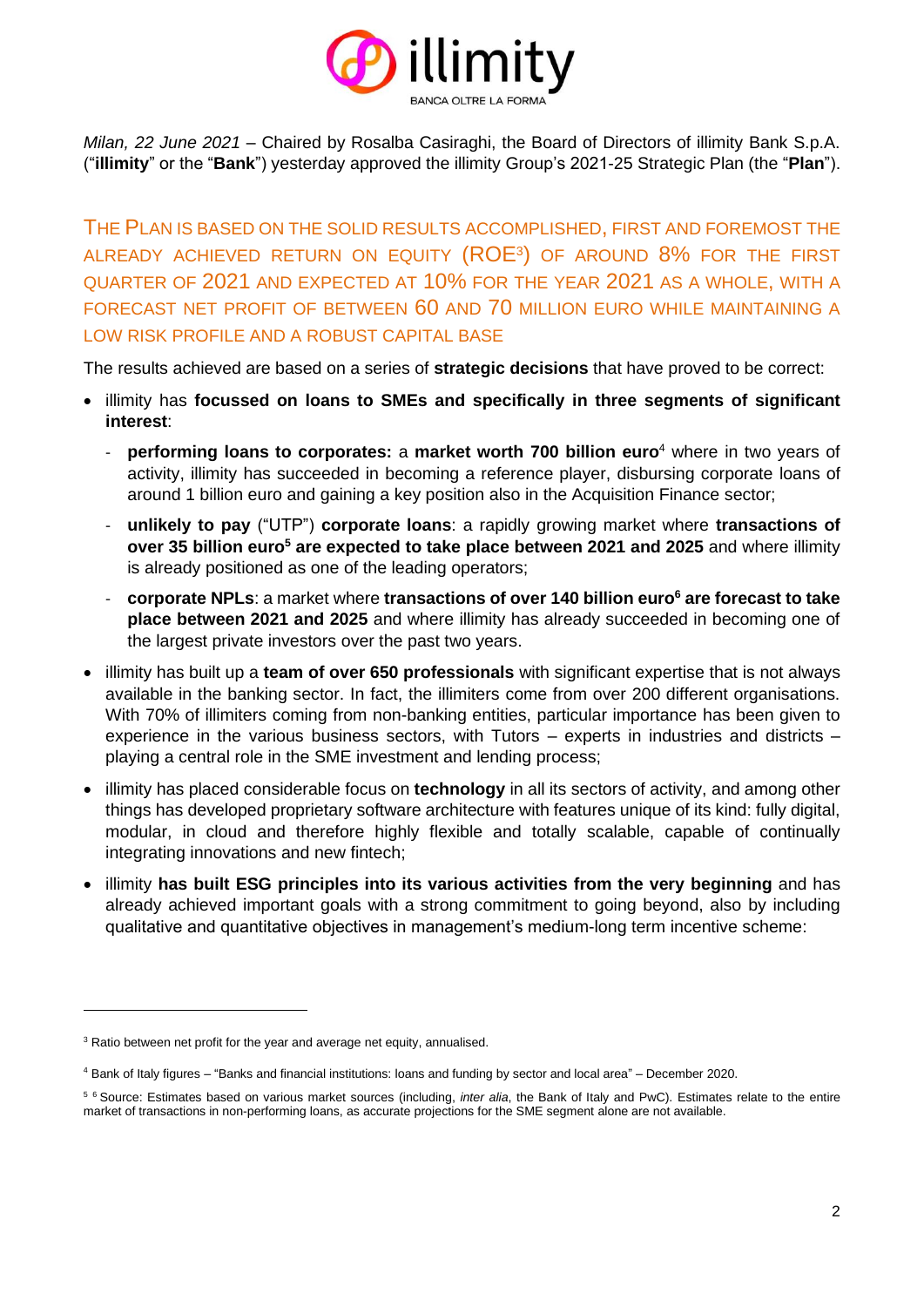

- on **Environmental** matters: in 2020 illimity achieved carbon neutrality at a Group level, uses electricity produced 100% from renewable sources, and is committed to extending the adoption of ESG metrics when assessing all its lending positions over the duration of the Plan;
- on **Social** matters: illimity makes people its strength and this is reflected in a system of corporate welfare and training that is one of the best in Italy, in enhancing the values of Diversity & Inclusion at all levels of the organisation. Thanks to this approach, the Bank has obtained Great Place to Work® certification for two consecutive years. With the creation of **Fondazione illimity**, the Bank has gone beyond the boundaries of its organisation, fostering an ecosystem of partnerships which, starting from the regeneration of real estate assets, will give rise to projects with a social impact;
- on **Governance** matters: right from the start, membership of the Board of Directors has been fairly balanced and illimity has already consolidated important processes by setting up a Sustainability Committee and publishing a Voluntary Non-Financial Statement for 2020 as well as the **illimity way policy**. illimity's commitment on this front is to enhance the value of and improve its direct and indirect ESG profile in all its areas of activity.

### THE PLAN'S ECONOMIC AND FINANCIAL TARGETS PLACE ILLIMITY AT THE TOP OF ITS **INDUSTRY**

\*\*\*

### **High and sustainable profitability and capital base:**

|                   |                    | 2020A | 2021E | $\sqrt{2023E}$ | 2025E |
|-------------------|--------------------|-------|-------|----------------|-------|
| ROE <sup>1</sup>  |                    | 5.5%  | 10%   | 15%            | 20%   |
| <b>Net Profit</b> | (millions of euro) | -31   | 60-70 | ~140           | >240  |
| <b>CET1 Ratio</b> |                    | 17.9% | >18%  | >15%           | >15%  |

2020 reclassified data. 1 Ratio between net profit for the year and average net equity. Rounded figures.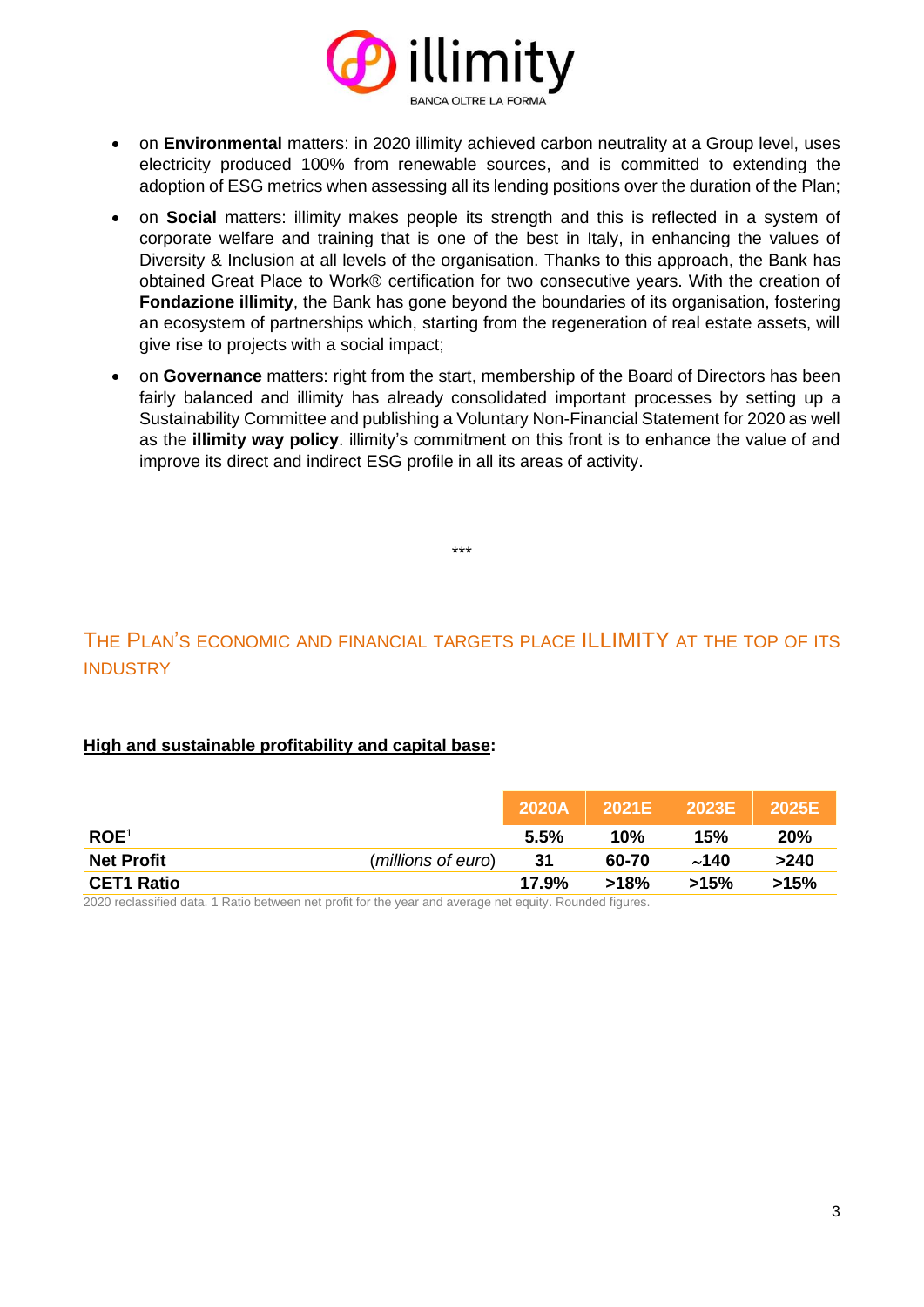

### **Main targets:**

|                                            | 2020A | 2023E | 2025E |
|--------------------------------------------|-------|-------|-------|
| <b>Income statement - millions of euro</b> |       |       |       |
| Net interest income                        | 103   | 238   | 362   |
| Net fees and commissions                   | 15    | 85    | 143   |
| Other income                               | 56    | 130   | 154   |
| <b>Operating income</b>                    | 174   | 452   | 660   |
| <b>Operating costs</b>                     | (132) | (216) | (255) |
| <b>Operating profit</b>                    | 43    | 236   | 405   |
| Provisions                                 | (4)   | (33)  | (47)  |
| Other income from equity investments       |       | 2     | 8     |
| Profit (loss) before tax                   | 39    | 205   | 366   |
| Net profit                                 | 31    | ~140  | >240  |

|                                               | 2020A | 2023E | 2025E |
|-----------------------------------------------|-------|-------|-------|
| <b>Balance sheet - billions of euro</b>       |       |       |       |
| Cash, due from banks and securities portfolio | 1.7   | 1.6   | 1.9   |
| Net customer loans                            | 2.2   | 5.3   | 7.3   |
| <b>Total assets</b>                           | 4.1   | 7.6   | 9.8   |
| <b>RWA</b>                                    | 2.9   | 5.4   | 7.0   |
|                                               |       |       |       |
| Direct customer funding                       | 2.4   | 3.6   | 4.9   |
| Wholesale funding                             | 1.1   | 2.8   | 3.3   |
| <b>Shareholders' equity</b>                   | 0.6   | 1.0   | 1.4   |

|                            | 2020A   | 2023E   | 2025E     |
|----------------------------|---------|---------|-----------|
| <b>KPI</b>                 |         |         |           |
| ROE <sup>1</sup>           | 5.5%    | 15%     | 20%       |
| Cost income ratio          | $~10\%$ | < 50%   | $<$ 40%   |
| Cost of risk, bps          | 52      | 90-1007 | $-90^{8}$ |
| Gross NPE ratio            | 3.2%    | $-4%$   | $-6%$     |
| <b>CET1 Ratio</b>          | 17.9%   | >15%    | >15%      |
| <b>Total Capital ratio</b> | 17.9%   | ~18%    | $~18\%$   |

2020 reclassified data. 1 Ratio between net profit for the year and average net equity. Rounded figures.

<sup>78</sup> Ratio of value adjustments on average customer loans for the following areas: Factoring, Cross-over & Acquisition Finance, High Yield Bonds classified as HTC, former BIP, Senior Financing, the B-ILTY project and going concern UTPs (both organic and inorganic).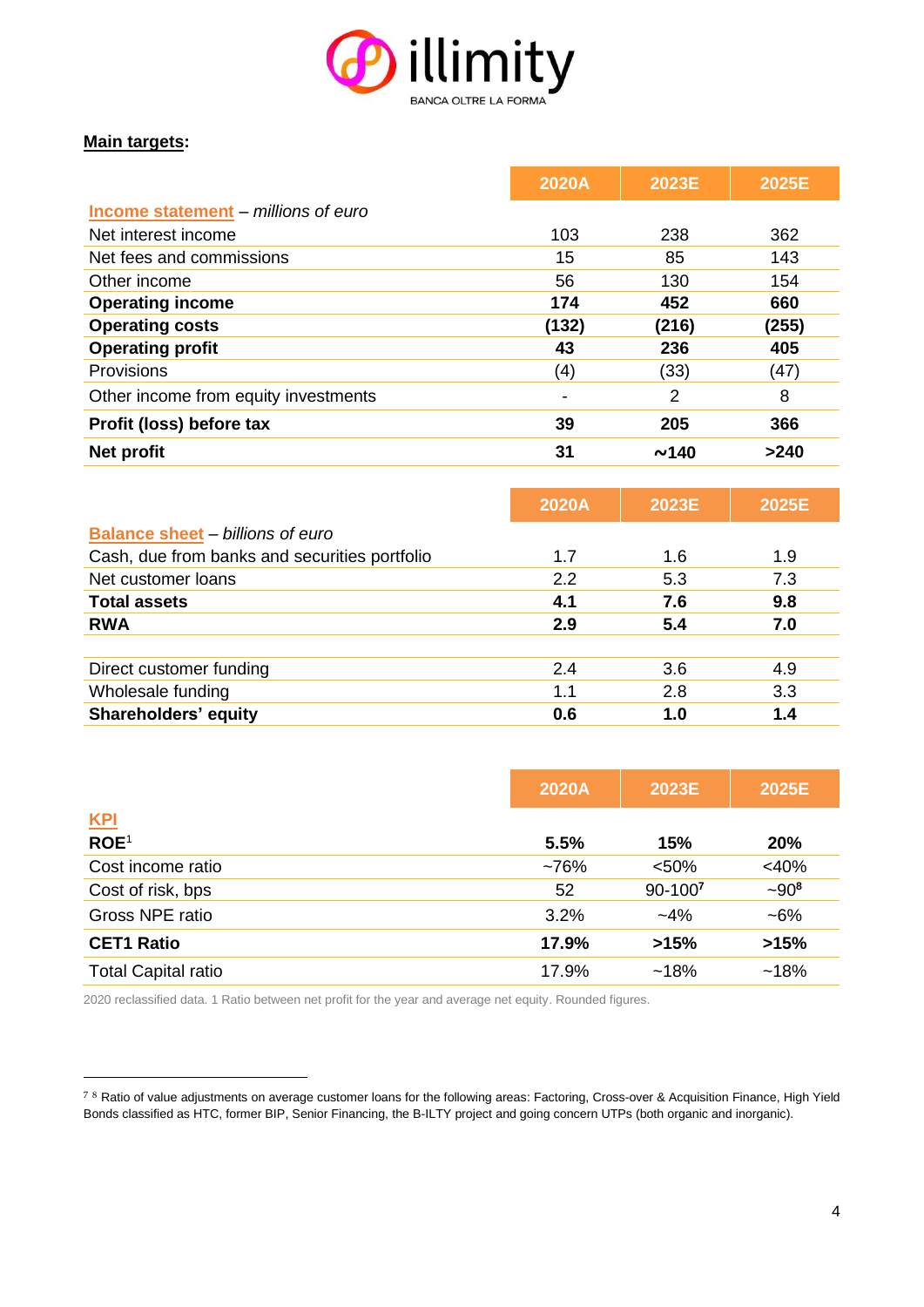

- **Net profit** of approximately **60-70 million euro as early as 2021**, rising to approximately **140 million euro in 2023** and to over **240 million euro in 2025**, corresponding to an average annual increase of 51% in the period 2020-25;
- **Revenue increasing by an annual average of over 30% in the period 2020-25**, reaching over **450 million euro in 2023** and approximately **660 million euro in 2025**. A gradual rebalancing of the net interest income contribution, from 59% in 2020 to 55% in 2025, is forecast over the duration of the Plan, following the progressive increase in fees and commissions and other income items. Contributing to this latter dynamic are the development of new initiatives - neprix Sales, B-ILTY, capital markets to SMEs, illimity SGR – the recurring profits deriving from the sales and extrajudicial workout activities of the Distressed Credit Division and the increase in the income component arising from credit revaluation events in the Turnaround business;
- **Operating costs are expected to rise proportionately less than revenues**, at an average annual growth rate of 14% in the period 2020-25, with an initial target of operating costs, including depreciation and amortisation, of approximately **216 million euro in 2023** and approximately **255 million euro in 2025**. The dynamic of the costs over the duration of the Plan reflects investments in new initiatives and the rise in business volumes, in a context of significant scalability of the current operating structure of the divisions and central functions. The increase in costs is expected to be more marked in the period 2020-23 (at an average annual growth rate of 18%) due to the initial investments in new initiatives, and more contained (at an average annual growth rate of 9%) over the final years of the Plan. Similarly, it is expected that the hiring of new staff in the period will mostly be concentrated on the development of new initiatives, with a target workforce of approximately 1,100 members of staff by the end of the Plan;
- **A progressive and significant improvement in operating leverage: the cost Income ratio** is forecast to fall from 76% in 2020 to less than **50% in 2023**, with a **further drop to below 40% by 2025**. The scalability of the Bank's operating structure will already be visible in 2021, as confirmed by the decrease in the cost income ratio to 67% in the first quarter of the year;
- **Cost of credit** is expected to rise over the duration of the Plan compared to the starting figures for the first quarter of 2021 which benefit from a significant component of state-backed loans, to approximately **90-100bps<sup>9</sup> in 2023** and approximately **90bps<sup>10</sup> in 2025**. This is based on **prudent assumptions** in terms of the probability of default ("PD") and danger rate of the loan and investment components and on a coverage rate of the organic non-performing components, including the Turnaround activity, at a level of the best industry benchmarks;
- **Cumulated business origination** in the period 2021-25 expected of approximately **11 billion euro**, balanced between the three business Divisions. Performing loans expected to contribute approximately 60% to loans and investments new business origination over the duration of the Plan;
- **Net customer loans** expected at over **5 billion euro in 2023 and more than 7 billion euro by 2025**, corresponding to an **average annual growth rate of over 25%** between 2020 and 2025. All three of the Bank's divisions are expected to make a significant contribution to growth;
- **Total assets** are expected **to exceed 7 billion euro in 2023 and rise to around 10 billion euro**

<sup>9 10</sup> Ratio of value adjustments on average customer loans for the following areas: Factoring, Cross-over & Acquisition Finance, High Yield Bonds classified as HTC, former BIP, Senior Financing, the B-ILTY project and going concern UTPs (both organic and inorganic).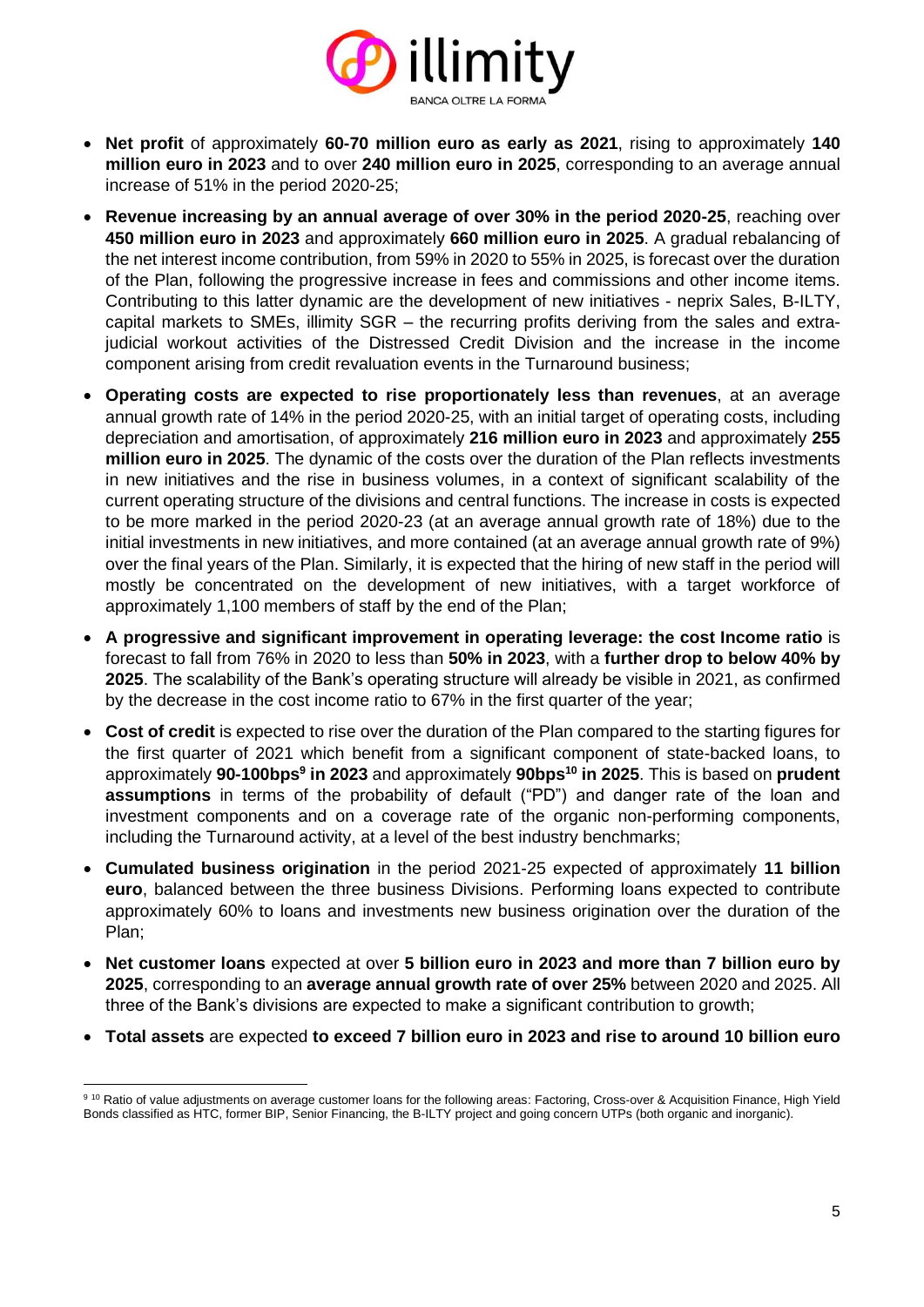

**in 2025**. As part of this item, the Bank's securities portfolio is expected to remain steadily at around 10% of total assets, with a relatively contained duration (around 4.5 years) and a good diversification by geographical area and type of investment. In addition, illimity's prudent approach to liquidity management is confirmed, this planned to remain abundant over the duration of the Plan with the cash, due from banks and securities portfolio component firmly around 20% of total assets;

- **RWA**: forecast to rise, consistent with the growth in business volumes, to **5.4 billion euro in 2023** and **7.0 billion euro in 2025**. The effect of capital management measures, such as the introduction of insurance meeting the regulatory requirements to reduce capital absorption in the factoring segment as early as 2021, together with the focus in SME lending with public guarantees (by way of the instruments using Fondo Centrale di Garanzia, MCC and other available schemes over the duration of the Plan), will enable an overall weight-coefficient of RWA over total assets<sup>11</sup> of around 70%;
- **Sources of funding** are forecast to rise from 3.4 billion euro in 2020 to **over 6 billion euro in 2023** and **8 billion euro in 2025**, with a rebalancing taking place over the duration of the Plan towards the wholesale component, which is expected to represent around 40% of the total in 2025. It is planned to issue senior bonds of approximately 1.3 billion euro and Tier 2 subordinated bonds of 150 million euro over the duration of the Plan;
- **Dividends**: in view of the significant size of the Bank's core markets and the relevant growth opportunities, a flexible dividend policy is planned to maximise shareholders' return with a pay-out ratio of between 20% and 30% over the duration of the Plan, this being calibrated from time to time on the basis of the actual availability of investments with a high return on capital. The first dividend will be on the net profit for the year 2022 with a pay-out of 20%. The dividend policy is subject to the removal of the limits set by the Regulator which are currently valid until 30 September 2021;
- **CET1 Ratio**: the Bank confirms its commitment to maintain a robust capital base, with a target **CET1 Ratio of over 15% throughout the duration of the Plan** and a Total Capital Ratio of around 18%. The regulatory ratios – LCR and NSFR – are planned to be well above the regulatory minimum requirements over the duration of the Plan, consistent with the Bank's current situation.

### THE PLAN CONFIRMS THE PROMINENCE OF TECHNOLOGY AND IN THIS CONTEXT A STRATEGIC ALLIANCE WITH THE ION GROUP IS ANNOUNCED

Technology has only just begun to show its effects on the banking sector and over the next few years we can expect to see important developments in terms of data analytics, user experience, programmable assets, smart contracts and, therefore, new business models. To consolidate the technological leadership, it has established over the years, illimity develops a highly **significant strategic alliance with the ION Group** that will consist of:

• a licence agreement for the use of information systems developed by illimity, which will generate

<sup>&</sup>lt;sup>11</sup> Including pro-quota of HYPE which is proportionately consolidated.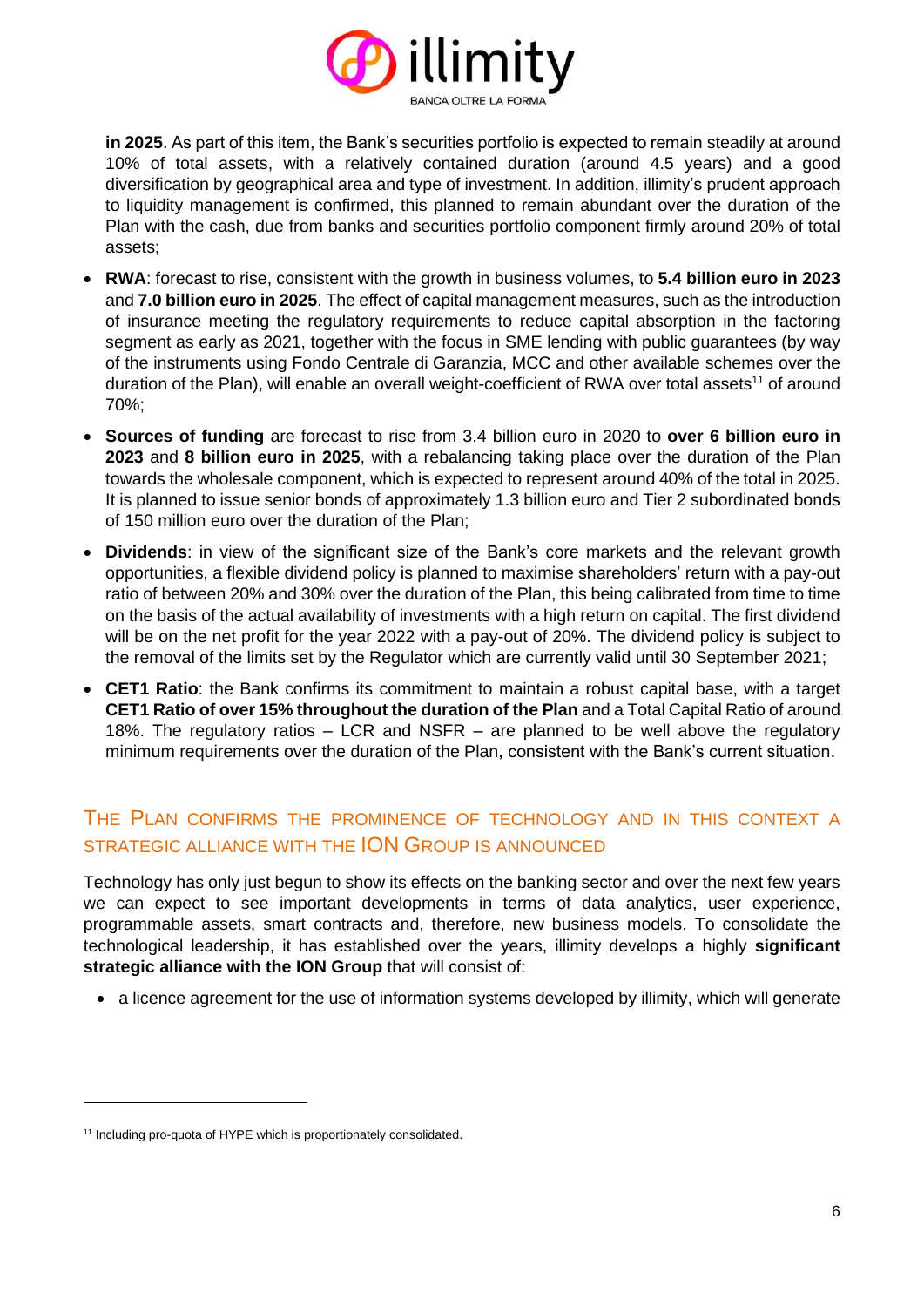

cumulated revenue of 90 million euro for the Bank in the period 2021-25<sup>12</sup>;

• long-term cooperation agreements in crucial sectors and services, such as, *inter alia*, data analytics, credit scoring and market intelligence.

There are potentially considerable investment and commercial synergies between the two groups at both a national and international level, but the benefits and effects deriving from these have not been included in the Plan forecasts.

In order to consolidate the strategic alliance, the ION Group will subscribe 5.75 million newly-issued illimity ordinary shares by way of a reserved capital increase, with the exclusion of the pre-emptive right pursuant to article 2441, paragraph 4, second part, of the Italian civil code, corresponding to around 7.3% of the new share capital, at a price of 10 euro per share, equal to a total of approximately 57.5 million euro, and warrants to subscribe additional 2.4 million ordinary shares (between March and July 2022) at a price of 12.5 euro per share, such as to reach a total holding of 9.99% of the new share capital for a consideration – as a result of exercise – of additional 30 million euro. To this end, illimity's Board of Directors resolved to call the Extraordinary Meeting of illimity's shareholders on 29 July 2021 to adopt resolutions on the capital increase, which will be executed upon completion of regulatory authorisation of the relevant bylaws amendments.

**Corrado Passera**, **CEO** and **Founder** of illimity, commented: "*Today is an especially important day for illimity and its over 650 illimiters. In little more than two years we have built an innovative bank at the service of corporates to satisfy very important needs in credit for growth, in credit for corporates turnaround and in distressed credit. As always, with the aim of developing untapped potential.*

*Our pillar stones are our people and our technologies: we continue to invest in both with a long-term view. The pandemic temporarily slowed us down, but we are emerging from this period – difficult for everybody – further strengthened.*

*We have presented a certainly ambitious Plan today, but concrete as well. We are committed to bringing important profits to our shareholders, but we are also committed to being of considerable use to this country in this period of revival and recovery of confidence.*

*I am extremely pleased to be able to welcome the ION Group as one of our long-term shareholders, and in particular Andrea Pignataro, with whom I share the vision of a highly innovative future. We are expecting highly significant technological and commercial synergies from our partnership that will strengthen our Business Plan even further.".*

\*\*\*

<sup>&</sup>lt;sup>12</sup> Effective from the execution of the first capital increase below described.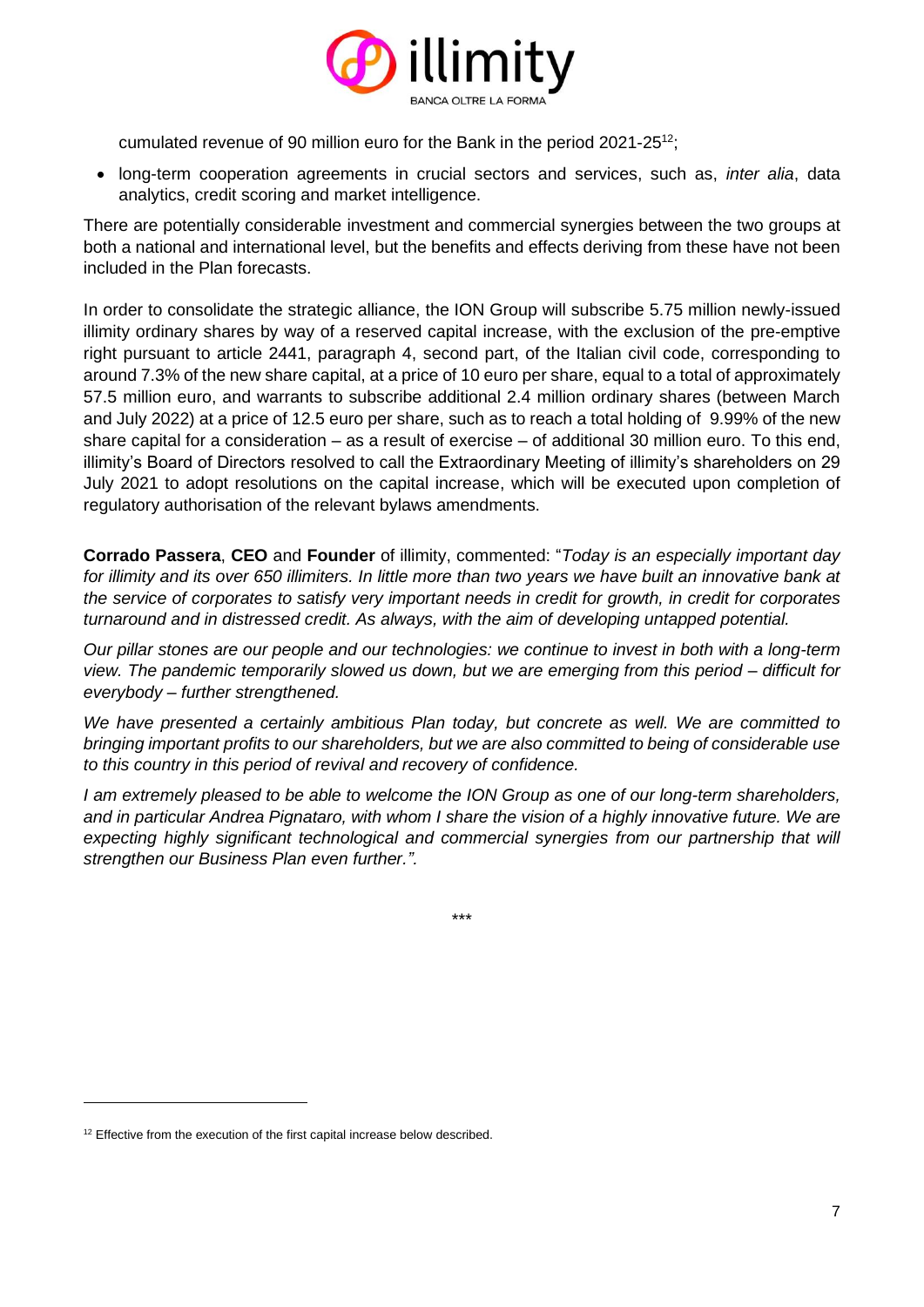

### ALL DIVISIONS WILL CONTRIBUTE TO ACHIEVING THE TARGETS AND THE SIGNIFICANT ADDITIONAL GROWTH IN THE RESULTS OVER THE DURATION OF THE PLAN, INCLUDING THROUGH FURTHER DEVELOPMENT OF THE RECENTLY LAUNCHED INITIATIVES AND THE START-UP OF NEW STRATEGIC PROJECTS

**The Direct Banking Division**, thanks to the significant investments made over the past few years, is already seeing two highly innovative strategic initiatives started in Open Banking in 2021 in both the retail and small corporates segments.

The Division expects to make a significant contribution to the Group's overall results between 2021 and 2025, generating a high level of profitability in 2025.

|                               |                    | 2020A | 2023E | 2025E |
|-------------------------------|--------------------|-------|-------|-------|
| Operating income (loss)       | (millions of euro) | (6)   | 60    | 104   |
| Profit (loss) before tax      | (millions of euro) | (22)  | 19    | 57    |
| Cost income ratio             |                    | n.s.  | 60%   | 45%   |
| Florence of a childhood and a |                    |       |       |       |

**Rounded figures.**

The Plan assigns the following strategic priorities to the Direct Banking Division:

- to launch **B-ILTY** by the end of the year: **the first direct bank for small corporates**. The new bank's offer is based on the specific needs of this sector and arises from the combination of two of the illimity Group's long-established strengths: its fully digital transaction platform at the cutting edge of user experience together with its expertise in the corporate loan sector. B-ILTY's offer is designed around the specific needs of small corporates: short- and medium-term factoring and financing products, a digital transaction platform, and value-added services (e.g. insurance, digital CFO, etc.). The interaction will above all be digital, supported by the availability of dedicated relationship managers specialized also by economic sector, and with digitalized credit scoring processes to ensure a swift response and scalability. When fully operational, B-ILTY plans to serve 30 thousand customers in 2025 and generate a cumulated **new loans origination** over the duration of the Plan of approximately **3.7 billion euro**, these having a contained risk and capital absorption profile thanks to recourse to state guarantees and credit insurance;
- to contribute to the further consolidation of **HYPE**, the JV with Sella Group, current leader in the sector of digital platforms for retail financial services with over 1.4 million customers expected to grow up to 3 million over the duration of the Plan. The **new HYPE** will be presented by the end of the third quarter of this year, and it is planned that this will evolve to becoming a **money management hub** to satisfy customers' needs full circle by extending PSD2 functionality and completing the offer with third-party products (deposits, investments, etc);
- through illimitybank.com and the HYPE and Raisin channels, to ensure direct funding by retail customers of up to **4.4 billion euro by 2025** as support for the rise in the Group's lending, with a simultaneous reduction in the cost.

**The Growth Credit Division, previously named as SME Division**, has completed the construction of its commercial and operating machine and expects to make a significant contribution to the Group's overall results between 2021 and 2025: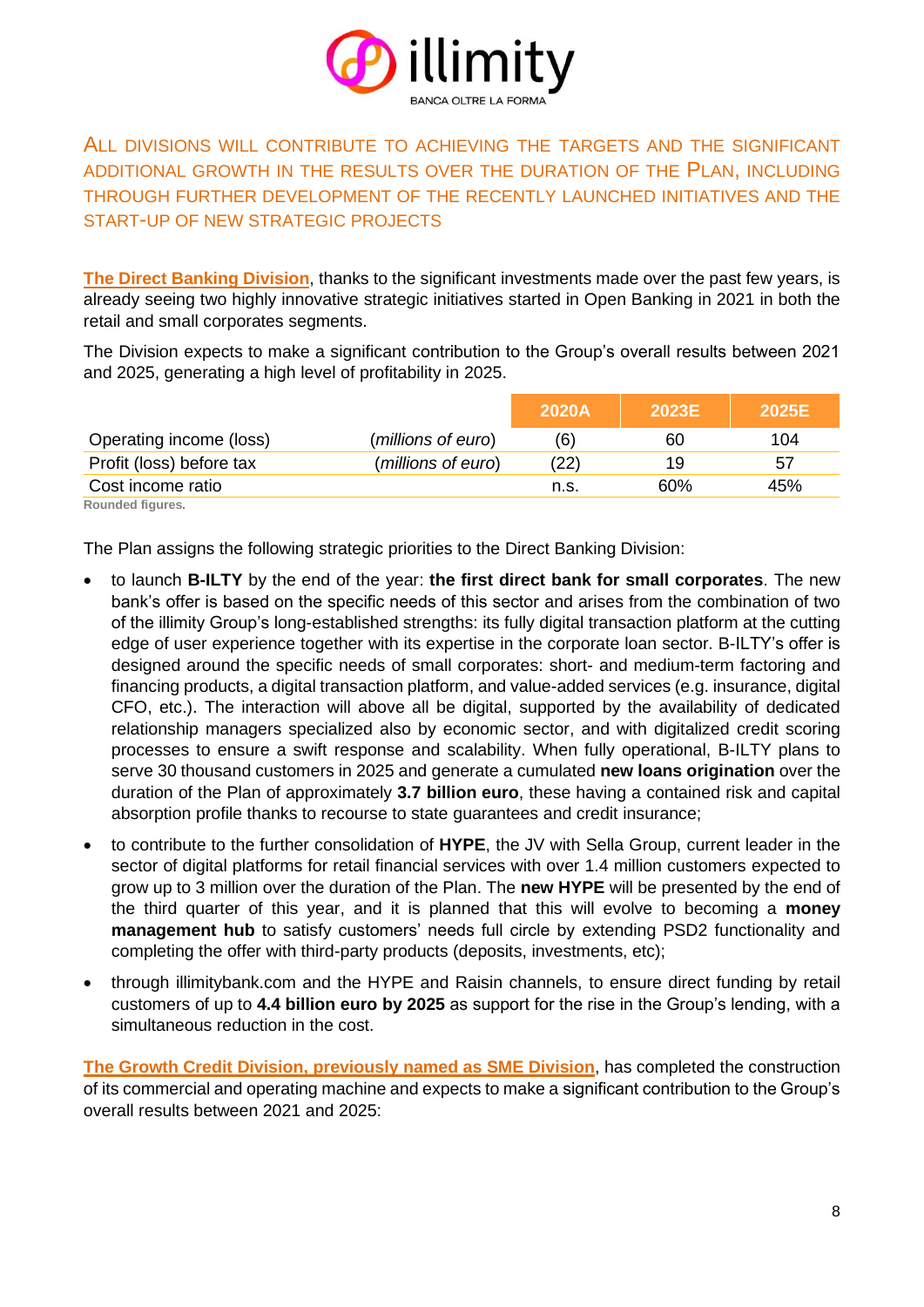

|                          |                    | 2020A | <b>2023E</b> | 2025E |
|--------------------------|--------------------|-------|--------------|-------|
| Operating income         | (millions of euro) | 29    | 107          | 165   |
| Profit (loss) before tax | (millions of euro) |       | 67           | 116   |
| Cost income ratio        |                    | 73%   | 23%          | 15%   |

**Rounded figures.**

The Plan proposes the following:

- to achieve further growth in lending to support corporates **Turnaround** through the expertise gained in the single names segment, strengthened by the presence of a network of Tutors, enhancing cross-functional expertise with the Distressed Credit Division in the UTP portfolio segment and exploiting the typical ability of specialised banks in providing working capital solutions, by leveraging on factoring activities. It is planned to generate new loans and investments in Turnaround activities of a **total of approximately 1.3 billion euro** in the period 2021-25 with high returns;
- to develop the **Cross-over & Acquisition Finance** lending activity to companies with potential by leveraging on the ability to provide complex financing solutions, thanks to its network di Tutors. In this segment, the Bank sets the objective of **new cumulated loan disbursements totalling** around **1.2 billion euro over the duration of the Plan** with **interesting levels of return**, thanks also to the considerable experience in loans with public guarantees gained in the Division;
- to develop **factoring** activities by strengthening the sales team and focusing on reverse factoring transactions capable of providing a strong boost to increasing the customer base. Profitability in this sector will be strengthened through the use of innovative solutions of allocated capital optimisation. It is planned to reach a **turnover of around 4.3 billion euro and customer loans of around 1.1 billion euro**;
- to develop **debt and equity capital markets advisory services** through NOMAD activities on the Italian Alternative Market (AIM), supporting customers in placing mini bonds both on the EXTRA-MOT market and by way of private placements, also ensuring support in the search for risk mitigation solutions, with the aim of earning almost **50 million euro in accumulated fees** over the duration of the Plan.

Of particular importance in the Division's performance is the **quality of its loan book**, which over time has shown considerable resilience with a deterioration rate for transactions initiated by illimity since the start of its activities of less than 1%<sup>13</sup>, one of the lowest on the market.

The development of operating leverage, which will provide an important contribution to the Division's economic results over the duration of the Plan, benefits from the **investments in technology** and in particular the UTP portfolio ad-hoc system and the digital factoring system.

Specific attention will also be placed on **circular economy** projects and on supporting businesses in developing their **green projects**.

<sup>&</sup>lt;sup>13</sup> Data as of 31/03/2021 related to Crossover & Acquisition Finance, High Yield Bond, Turnaround and Factoring business lines, excluding the former Banca Interprovinciale portfolio.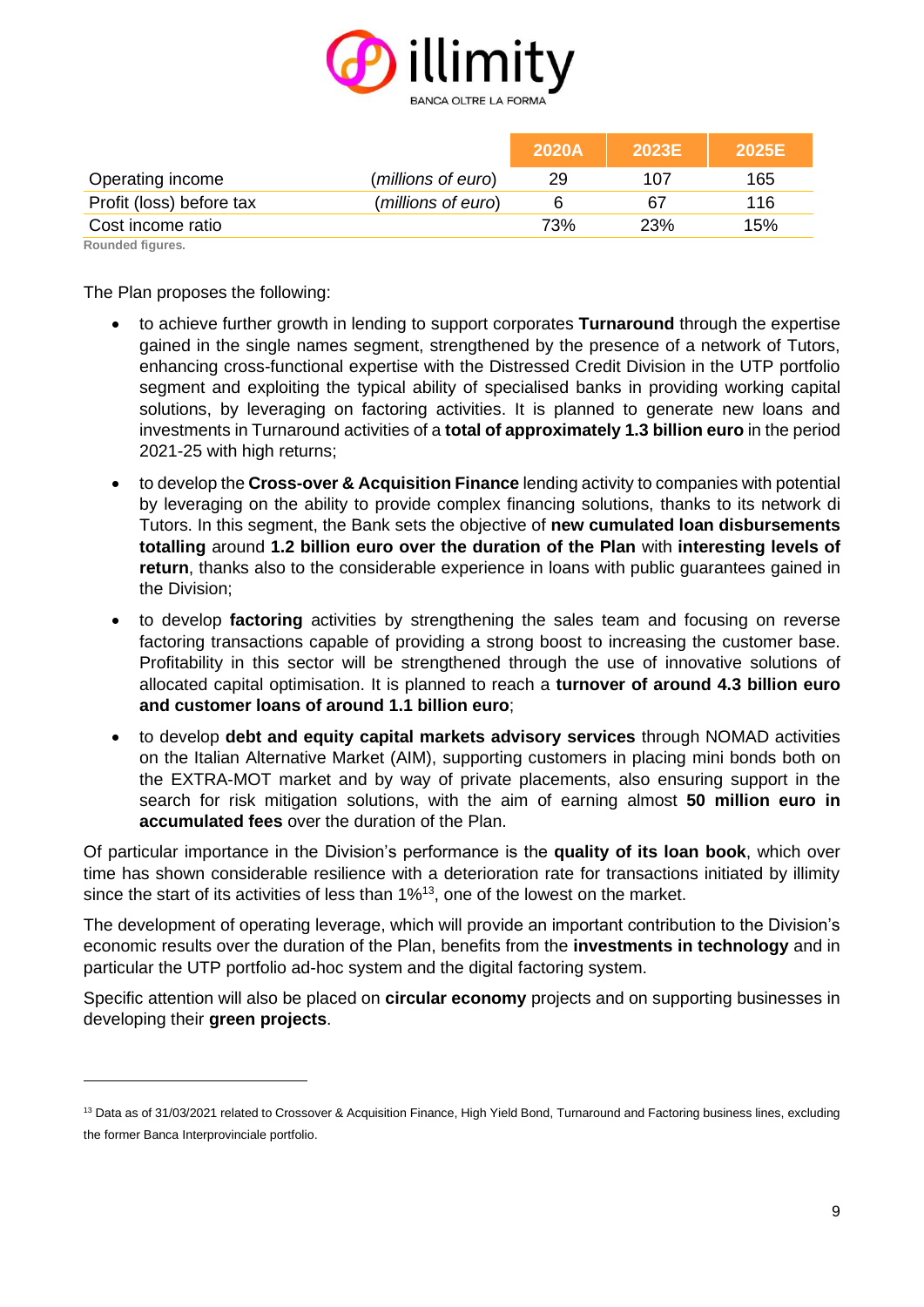

**The Distressed Credit Division – previously named as DCIS Division**, will continue to strengthen its integrated presence in the area of corporate distressed loans. In just two years, in fact, illimity has succeeded in becoming **one of the three biggest private investors on the Italian market**, carrying out investments for a total of around 8 billion euro at gross nominal value. Alongside its direct investment activity, the Division has created **neprix**, a special servicing company focussing on the management of corporate distressed loans with unique characteristics in Italy. The Division is additionally active in providing funding to non-banking investors in distressed loans.

Already highly efficient and profitable in 2021, in absolute terms the Division continues to be the biggest contributor to the illimity Group's economic results.

|                          |                    | 2020A | 2023E | 2025E |
|--------------------------|--------------------|-------|-------|-------|
| Operating income         | (millions of euro) | 142   | 275   | 375   |
| Profit (loss) before tax | (millions of euro) | 87    | 159   | 230   |
| Cost income ratio        |                    | 37%   | 38%   | 35%   |

**Rounded figures.**

The Division operates with a unique business model on the market, characterised by a specialised management of all the types of distressed loans to corporates with medium-high tickets, supported by an innovative technological platform and an operating model that integrates the entire credit management value chain.

Neprix activities consist of **neprix Distressed Credit Management** and **neprix Sales** (formerly IT Auction). The latter, important player in the judicial real estate and capital goods sector, operates with a fully digital business model using 6 multi-sector web portals capable of covering a broad range of services for enhancing the value of real estate and capital goods.

Between 2021 and 2025 the Distressed Credit Division proposes the following:

- to develop its **investment activity** by purchasing NPL and UTP loans for a total of approximately 3 billion euro over the duration of the Plan, with profitability in line with current levels;
- to develop its **senior financing** activity in order to grant **new loans** to other NPE investors for **a total of approximately 0.4 billion euro** over the duration of the Plan with a focus on high-margin medium-sized transactions;
- to develop its **servicing** activity with the aim of reaching managed assets of over **25 billion euro by the end of 2025**, both captive and on behalf of third parties, achieving revenue of over 110 million euro and an **EBITDA margin of approximately 46%** when fully operational, thanks to the new initiatives undertaken in the two business divisions of neprix:
	- neprix Distressed Credit Management: a gradual increase in managed assets with an incremental contribution in revenue deriving from third-party mandates; in this respect, it should be noted the role of sole special servicer on receivables acquired as part of illimity's recently announced joint venture with **Apollo Global Management Inc.**;
	- neprix Sales: continuation of its path towards affirmation as a key operator in the Italian real estate market, estimated in 115 billion euro at transaction value<sup>14</sup>, by strengthening its

<sup>14</sup> Sources: OMI, Report Idealista.it, Scenari Immobiliari, MutuiOnline, AstaSY 2019 report.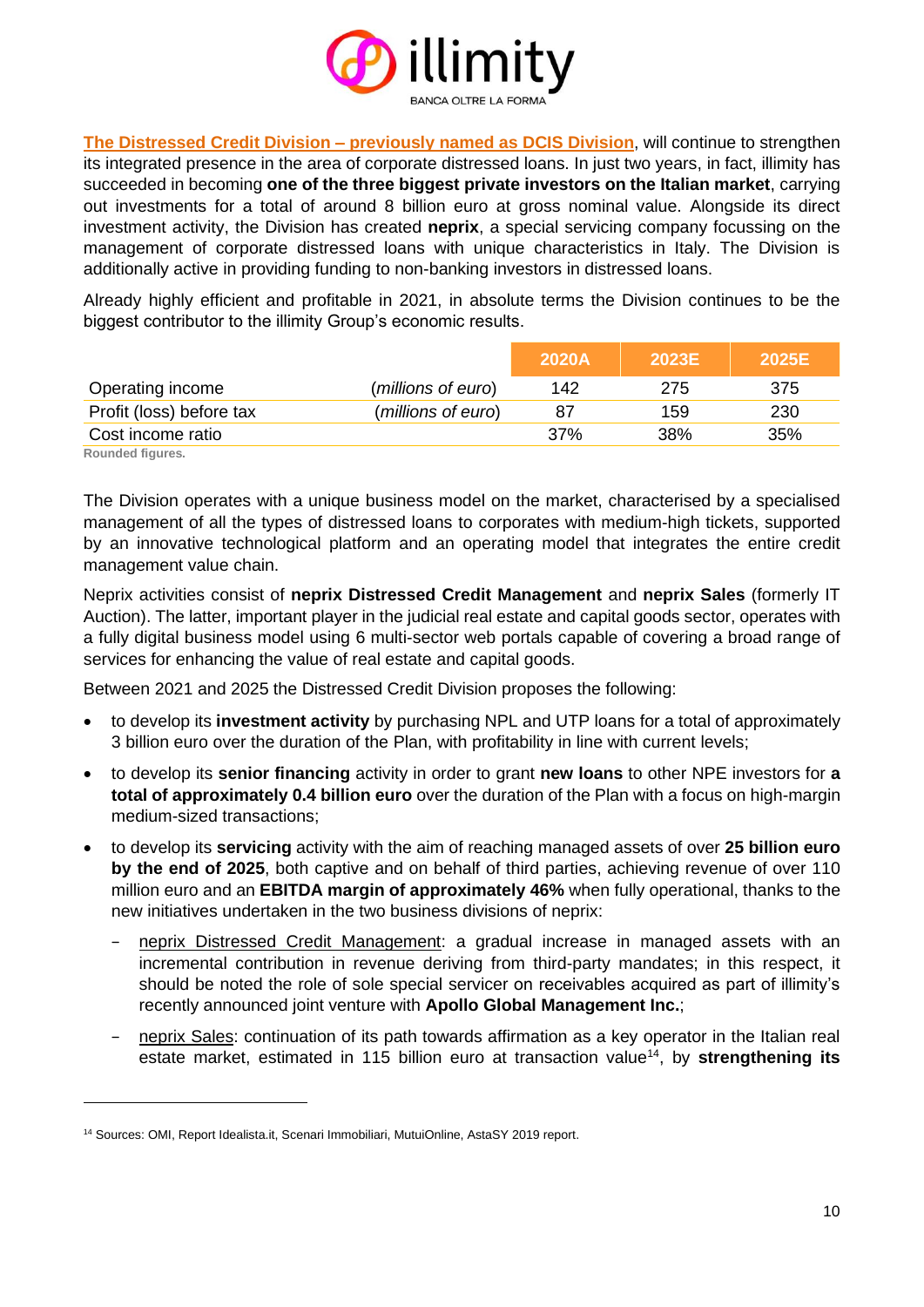

**competitive positioning on the judicial market** and **gradually entering the free market**  with the offer of a highly technological and integrated service capable of ensuring solution to the pain points in the buying and selling process.

Of particular importance for the Division is its **excellent track record in portfolio workouts**, which since the start of activities have generated **cash flows amounting to almost double those of initial expectations** (cumulative gross cash flow of 297 million euro since the start of activities compared to 161 million euro initially expected).

The additional investment in **technology** and **data** management will contribute to the growth in results, a crucial competitive advantage in the process for valuing loans and the underlying collateral, in the estimate of recovery rates and for speeding up processes, thereby reducing costs along the entire value chain.

An item distinguishing the Division on the market is its commitment in the **Energy segment**, which will contribute to the return to the market of fully efficient energy power plants, capable of producing renewable energy and having positive environmental impacts thanks to the avoided emissions.

**illimity SGR**, lastly, completes the range of illimity's operations in the corporate loan segment, enhancing its ability to generate business beyond the Bank's direct investment opportunities.

Having received authorisation to operate in February 2020, illimity SGR completed the **first closing of the "illimity Credit & Corporate Turnaround"** fund in the first quarter of 2021, contribution fund dedicated to investments in UTP loans due from SMEs with turnaround prospects. The fund's initial value is 120 million euro and consists of loans to 33 companies operating in highly diversified sectors. This fund provides contributing banks with the possibility of benefiting from a professional management of loans without the need to sell the receivables, thereby enabling to maximize their value following the company's business and financial turnaround.

illimity SGR's contribution to the Group's results will become more visible over the upcoming years, even if its potential will only fully emerge after the end of the Plan's term. It is still, though, an important strategic instrument for exploiting illimity's capacity beyond its capital and regulatory restrictions.

|                          |                    | <b>2020A</b> | 2023E | 2025E                |
|--------------------------|--------------------|--------------|-------|----------------------|
| Operating income         | (millions of euro) | -            |       | 12                   |
| Profit (loss) before tax | (millions of euro) |              |       | $\ddot{\phantom{1}}$ |
| Assets under management  | (billions of euro) |              | 0.7   | 19                   |
| Rounded figures.         |                    |              |       |                      |

\*\*\*